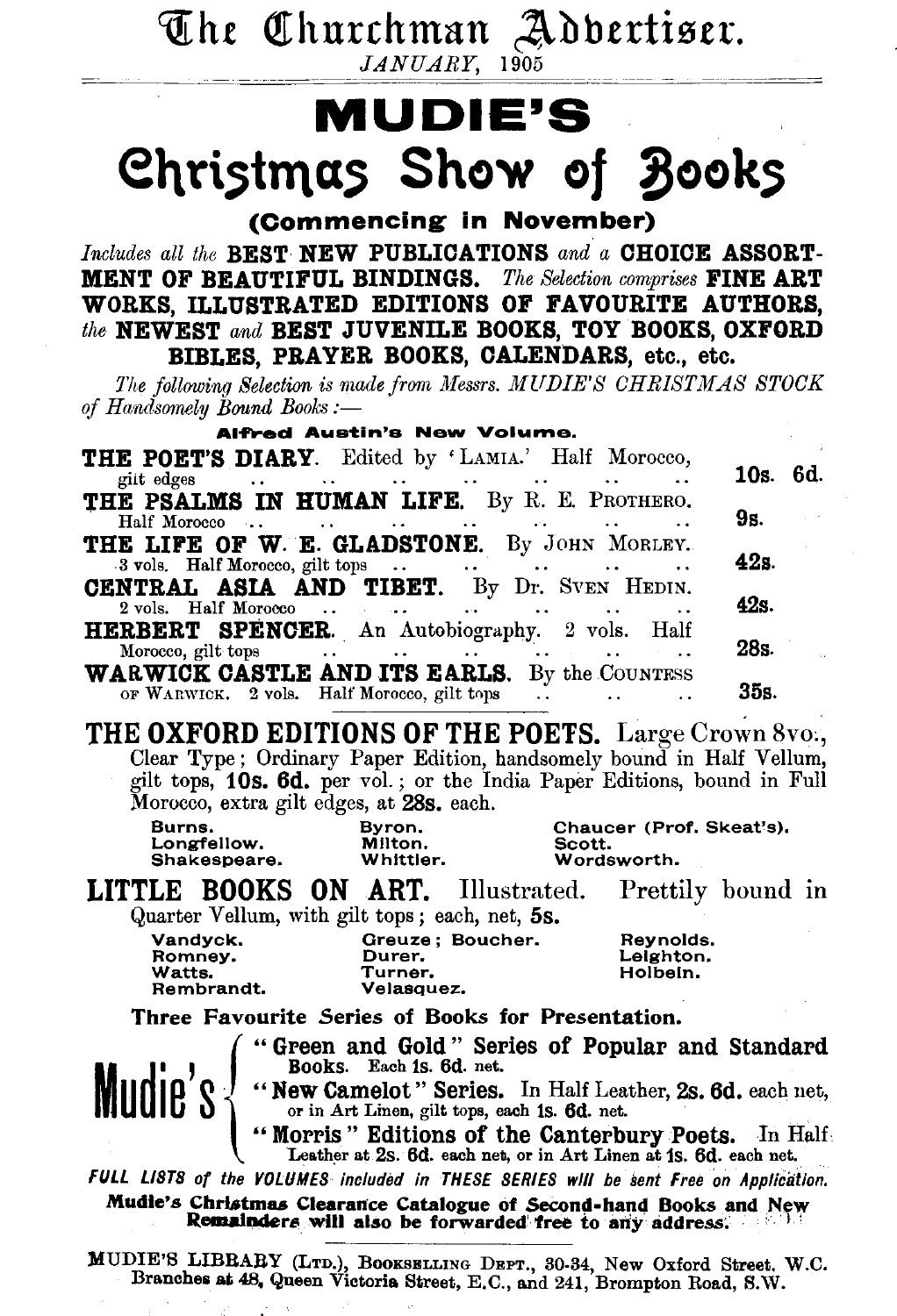

### AN IDEAL BIBLE FOR SCHOOL PRIZES. **The Landscape Bible.**<br>Containing 50 Illustrations in Colour of Places, Cities, and Scenes in Egypt and the Holy Land.

Each Illustration is specially described by a traveller of experience acquainted with Egypt and Syria. Issued in two sizes. Ruby 24 mo.; Size,  $5\frac{1}{2}$  by  $3\frac{1}{2}$  by 1 in. Pearl 24mo., with References; Size  $5\frac{1}{2}$  by 4 by 1 in. Prices from 3s. 6d.

### "A DAINTY CHRISTMAS GIFT."-St. *James's Gazette.*  **The Royal Pocket Diary and Engagement Book for 1905.**

Containing Short Readings from the Poets for Every Day in the Year. Size 21 by 2 by 3 in.<br>415 pages, printed red and black in clear, bold type. Bound in a variety of leather bindings, at prices from 2s. Bound in leather with silver front side in six different designs, including<br>Reynolds's "Cherub Choir," price 3s. 6d.

The Record says: "Daintily got up and cleverly designed . . . a delightful gift to a person of literary tastes."

LONDON: 38, PATERNOSTER ROW, E.C. RETAIL OF ALL BOOKSELLERS.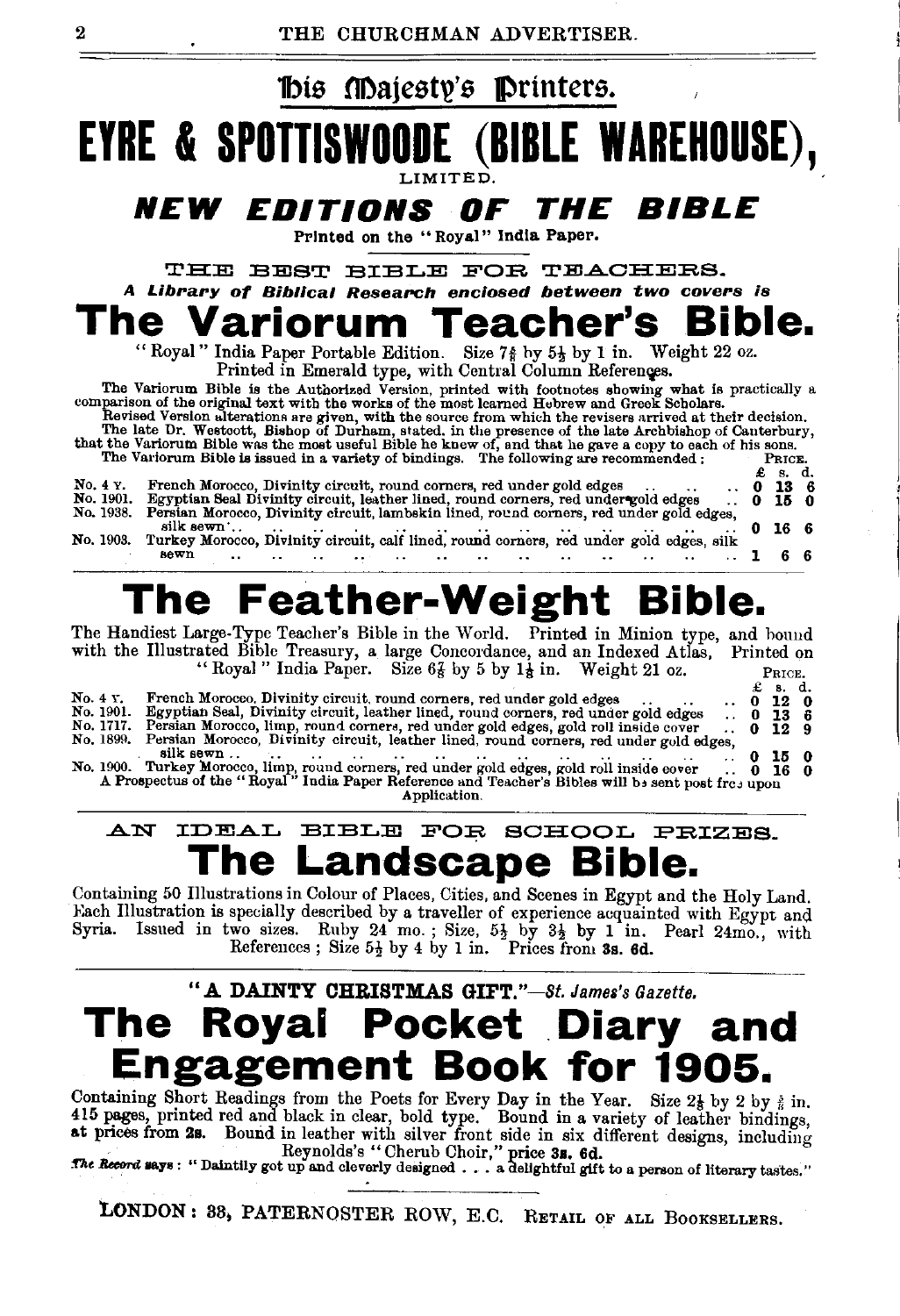# The Best Christmas Presents.

# **PARTRIDGE'S HANDSOMELY-BOUND BOOKS.**

Send Postcard for Beautifully-Illustrated Catalogue.

#### From the **SCHOOL GOVERNMENT CHRONICLE,** Dec. 3, 1904.

"In value for money the new books from Messrs. Partridge's Christmas season's parcel are remarkable. The half-crown volumes are of a. bulk and character, both external and internal, such as not many years ago we were accustomed to ascribe to the first-class gift-books of at least double that price; and the cheaper books are, relatively, entitled to similar report."

S. W. PARTRIDGE & CO., 8 & 9, PATERNOSTER ROW, LONDON, E.C.

#### **SECOND EDITION.**

*In* 32mo, size, cloth limp, for the pocket, 2s. net; also for presentation, in leather *binding* 3s. *net, in lambskin* 38. *6d. net, and in Persian calf* 4s. *6d. net.* 

# The PEOPLE'S PSALTER:

 $\mathbb R$   $\mathbb D$  lath  $\mathbb R$   $\circ$  for those wbo wish to use the  $\mathbb D$  salms in Church with intelligence and devotion.

#### *By the Rev. G. H.* **S.** *WALPOLE, D.O.*

*(Examining Chaplain to the Archbishop of York),* RECTOR OF LAMBETH.

" The scheme is a most useful one, and we cannot think that any who make use of Dr. Walpole's aid will fail to appreciate the use of a Psalter in public worship far more than they have hitherto been able to *do."-Christian Times.* 

"We think that this little book may be a useful help by suggesting ways in which different Psalms may be applied to present-day difficulties, and to the problems and anxieties with which the Church is always confronted."—

ELLIOT STOCK 62 PATERNOSTER Row, LoNDON, E.C.

 $\mathbf{a}$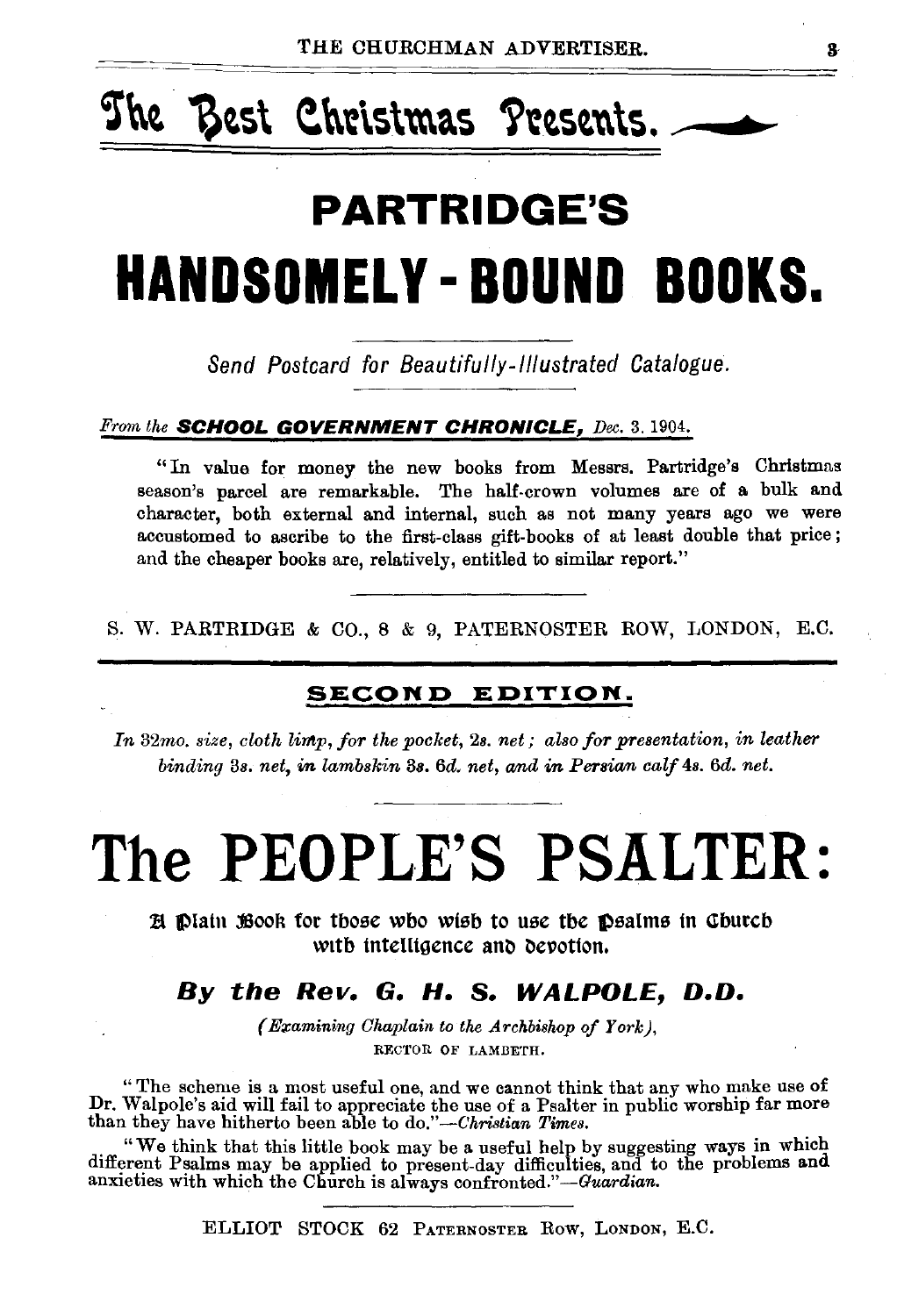### **NEW AND HELPFUL MANUAL FOR THE HOLY COMMUNION.**

In cloth, 1s. net; leather, 2s. net; lambskin, 3s. net; *and in Persian calf,* 3s. *6d.* 

# **COMMUNION** AND **OFFERING**

#### **BY**

### **THE REV. G. H. S. WALPOLE, D.O.**

*(Examining Chaplain to the Archbishop of York),* RECTOR OF LAMBETH.

THE object of this little book is to help Communicants to an intelligent appreciation of our Communion Office. Whilst it endeavours to supply help for Preparation and Thanksgiving by suitable prayers and hymns, its chief aim is to place those who use it in possession of the meaning of each part of the service. For this purpose the Service is divided into three parts, and each of these into clearly marked divisions. The use of it will, it is hoped, soon show what the main idea of the Service is, and how each part contributes to it. And it is believed that the more closely the structure is considered the more clearly will it appear that Offering and Communion are the leading characteristics ; not Offering alone, or Communion alone, but both interwoven, the one with the other. The book consists of a kalendar to contain the names of persons and events that we desire to remember at Communion, a short Introduction setting out the. meaning and purpose of our Lord's Institution, the Service itself briefly explained step by step, suggestions for Preparation and Thanksgiving, and the leading thoughts of the Collects, Epistles, and Gospels. Primarily designed for the author's own Communicants and Confirmation Candidates at Lambeth, it is written simply and plainly, and, bears in mind the difficulties that beset hurried lives in their preparation for Holy Communion and the necessity of being intensely real where all is so real. That they may be helped to help themselves is its chief object.

The work is issued in a conveniently portable size, being divided into three parts, and arranged systematically under the subordinate subjects.

ELLIOT STOCK, 62, PATERNOSTER ROW, LONDON E.C.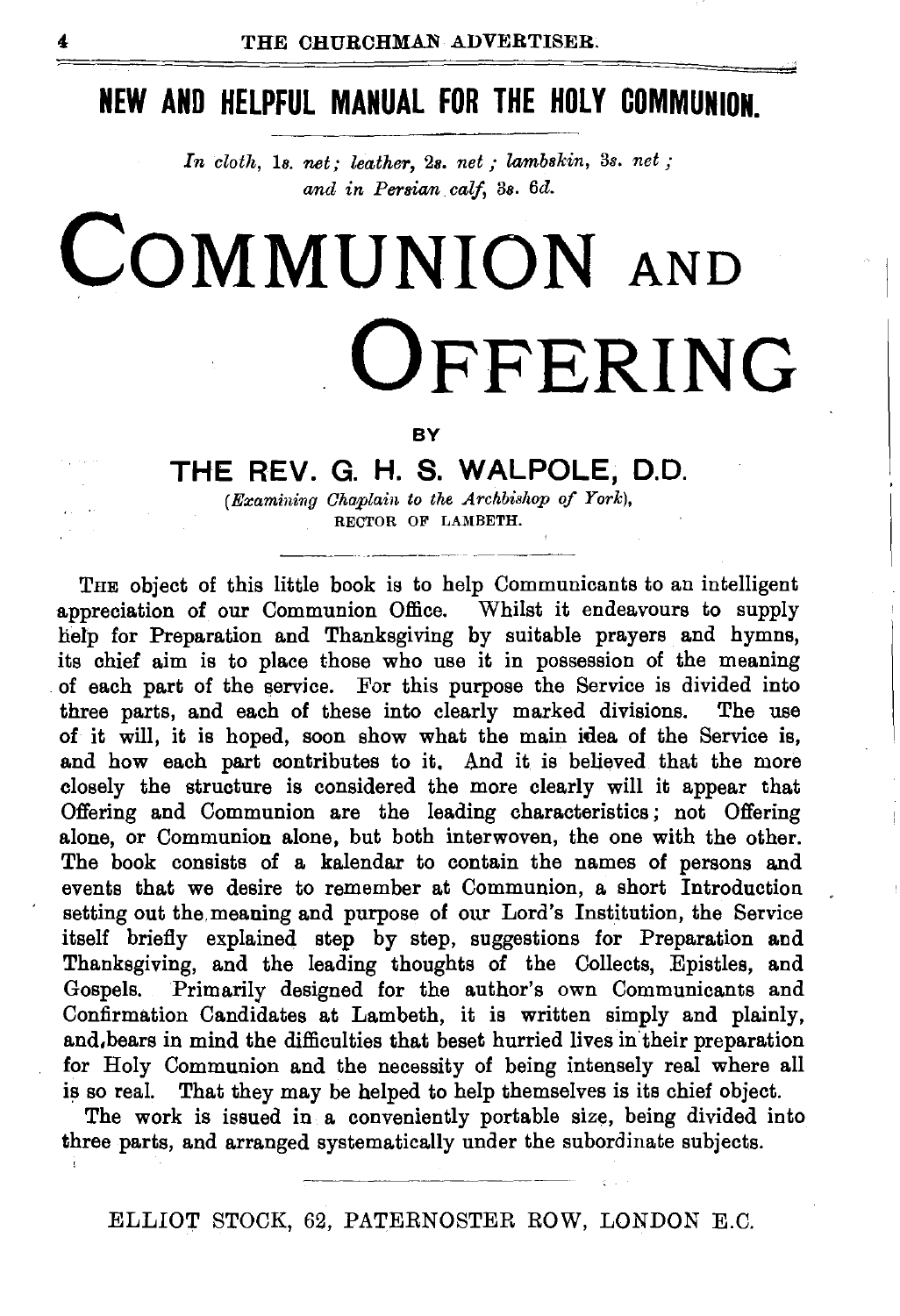## **HODDER & STOUGHTON'S PUBLICATIONS.**

*Crown 8vo, cloth,* 7 *s. 6d. net.* 

### **ST. PAUL'S CONCEPTIONS OF THE LAST THINGS.** The Cunningham Lectures for 1904. By the Rev. H. A. A. KENNEDY, M.A., D.Sc.

Curring moderate Leonard on 1 over. We use the second of the second of the Curring and impressive work which is no less a contribution to Christian thought than to New Testament learning."-British Weekly.

*Grown 8vo, cloth, 6s.* 

#### **THE LETTERS OF JOHN HUS.** Translated with Introductory and Explanatory Notes by HERBERT B. WoRKMAN, M.A., Principal of Westminster

Training College, and R. MARTIN POPE, M.A.<br>"The present version bears every evidence of having been made with a scholarly care worthy of its subject;<br>the letters are accompanied by a learned and instructive running comment

*Crown 8vo, cloth,* 5a:

### **STUDIES IN THE RELIGION OF ISRAEL.** The Donnellan

Lectures for 1903. By the Rev. L. A. PooLER, B.D., Canon of St. Patrick's Cathedral,

Dublin. "We have seldom been so favourably Impressed by a critical study of Old Testament history and theology a9 we have been by these *lectures."-Spectator.* 

*Second Edition. 1Vith fllustrations. Crown 8vo, cloth, 6s.* 

**CHRISTIAN FAITH IN AN AGE OF SCIENCE.** By WILLIAM NORTH RICE, PH.D., LL.D., Professor of Geology in Wesleyan University.

A powerful work, notable alite for its erudition and its bready of view. It is the outcome of many<br>years' study of the relations between science and religion, and alms at a solution of the problems which the<br>advance of sci

HODDER & STOUGHTON, 27 PATERNOSTER ROW LONDON.

### *Scotland,s Great Religious and Literary Weekly.*

# Saint **Elnorew**

### **EVERY THURSDAY: ONE PENNY.**

"Saint Andrew" Publishing Co., 68, Bath Street, Glasgow.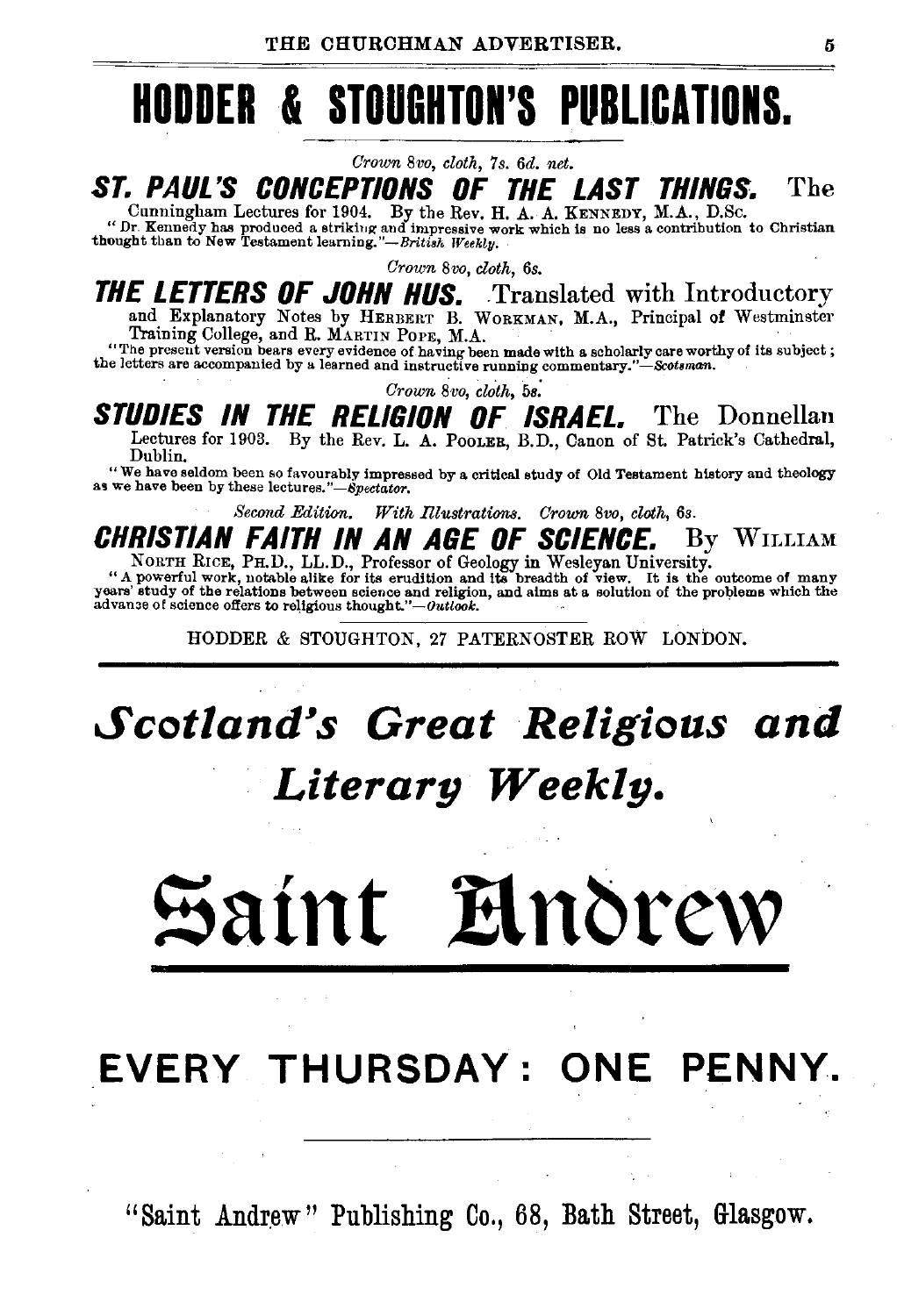# **ELLIOT STOCK'S NEW BOOKS.**

AN INTERESTING REPRINT FROM DR. JOHNSON,

In crown Svo., appropriately bound, price 5s. net.

### **PRAYERS AND MEDITATIONS OF DR. SAMUEL JOHNSON.**

New Edition, with Notes, and an Introduction by the Rev. HINCHCLIFFE HIGGINS, and a Preface by AUGUSTINE BIRRELL, K.C., Author of "Obiter Dicta."

Also some opinions of DR. JOHNSON on THE CHRISTIAN RELIGION.

"A vividly interesting book.'' *-Glasgow Herald.*  LORD ROSEBERY writes : " I think it is a charming book."

In crown 8vo., cloth, gilt lettered, price 5s.

### **A SOUL'S EMANCIPATION.**

By F. F. GRANDJON,

Pastor of the Reformed Church at Puys S. Martin, Author of a Treatise on " The Marriage of Priests in the Western Church." Translated into English by R. C. FAITHFULH.

" This is a very remarkable work, and one which we hope will be widely read in this country."-Record.

In crown 8vo., cloth, gilt lettered, price 4s. 6d. net.

### . **SOME DIFFICULTIES IN**  THE LIFE OF OUR LORD.

#### By the REV. GEORGE S. COCKIN, M.A.,

Assistant Curate of S. John's, Altrincham.

"The volume is a very instructive one, carefully written, and the result of honest study. It ought to be of great use to thoughtful readers of the New Testament."-Church Family News.

In crown 8vo., cloth, price 5s.

### **CHURCH PRINCIPLES;**

Or, The Scriptural Teaching of the British Churches.

#### By JOHN COMPER,

Late Rector of S. Margaret's, Aberdeen, and for Fifty-one-Years Priest of the Scottish Church.<br>With a Preface by RICHARD MEUX BENSON, M.A., S.S.J.E., Student of Christ Church, Oxford.<br>And a Memoir by JAMES WISEMAN, M.A., R of Aberdeen and Orkney.

"A powerful statement of the Scriptural argument for the Church's teaching, written in a popular and persuasive form."-Church Bells.

ELLIOT STOCK, 62, PATERNOSTER ROW, LONDON, E.C.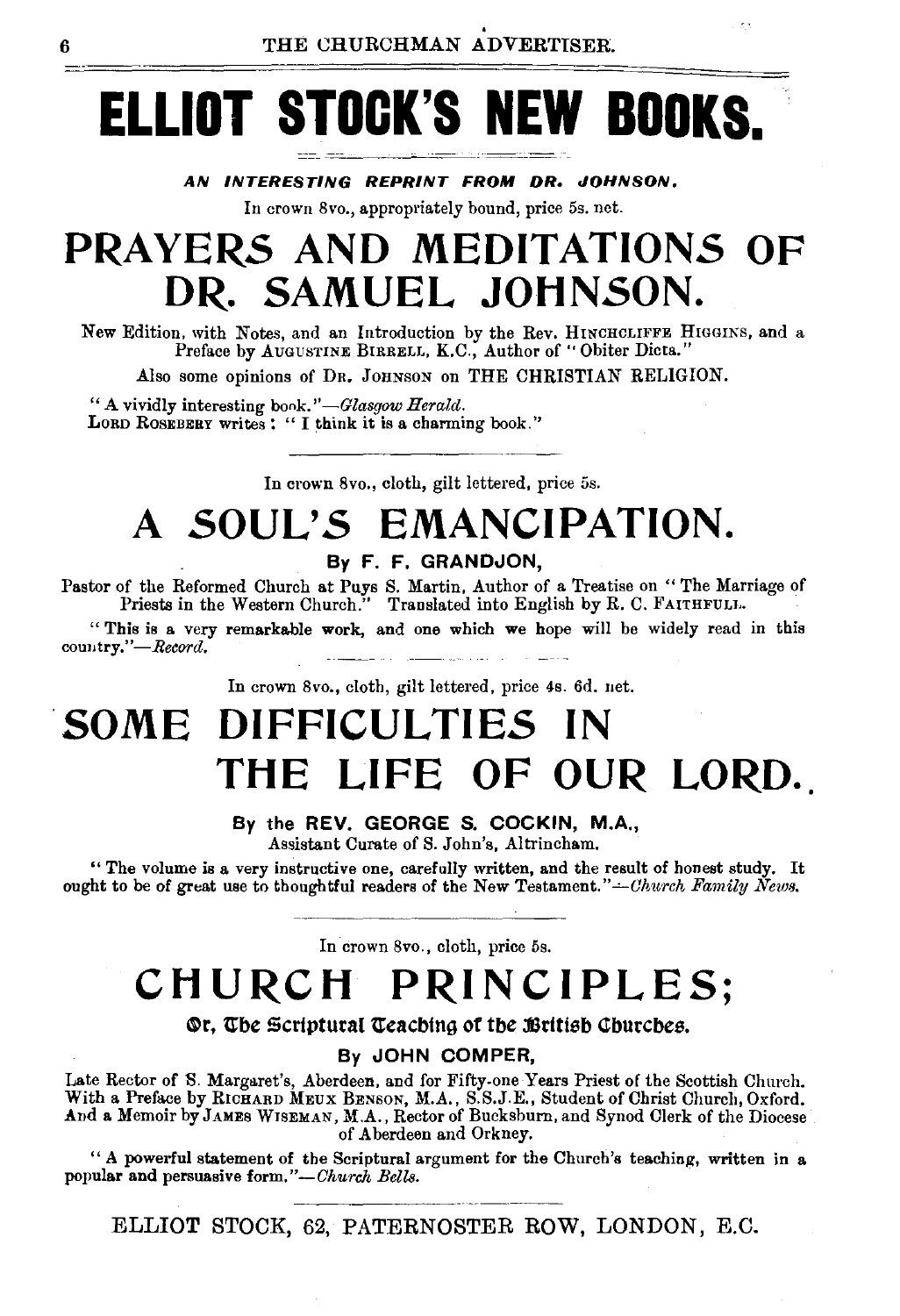# **ELLIOT STOCK'S NEW BOOKS.**

The Life of a Great Missionary,

### In crown 8vo., cloth, illustrated, price 5s. net.<br>**MEMOIR OF THE REV. JOHN THO** MEMOIR<sup>-</sup> OF THE REV. JOHN THOMAS, C.M.S. Missionary at Mengnanapuram Tinnevelly, South India, 1836-1870. 'By the Rev. A. H.

GREY-EDWARDS. M.A., C.M.S. Organizing Secretary for South Wales and Mon. With a<br>Preface by the Right Rev. Bishop Roystox, D.D. And 27 full-page Illustrations and Map.

In crown 8vo., bound in cloth, price 2s. 6d. net.

#### CHRISTIAN LIFE. SUGGESTIONS FOR THOUGHT.

By GEOFFREY EGERTON-WARBURTON, Rector of Warburton.

This book follows more or less the order of the Christian year in its choice of subjects, and mainly keeps in view the practical bearing of Christianity upon everyday life. Its aim is rather to suggest than to elaborate ideas.

In demy 8vo., paper cover, price ls. 6d. net.

#### RELATIONS BETWEEN ENGLAND AND ZURICH **DURING THE REFORMATION.** By TH. VATTER. Dedicated to the

XXIII. Anglican Church Conference of Northern and Central Europe, Zurich, June lst and 2nd, 1904.

In demy 8vo., cloth, fully illustrated, price 5s. net.

### HISTORY AND ANTIQUITIES OF THE COLLEGIATE CHURCH OF ST. SAVIOUR (St. Marie Overie), SOUTHWARK.<br>By the Rev. Canon THOMPSON, D.D. (Rector and Chancellor).

Loan LLANO ATTOCK writes:" I must send a line to say how delighted and Interested I am in your beautiful book. You have got together a wonderful amount of information, and the illustrations are charming."

In foolscap 8vo., bound in cloth, price 3s. 6d. net.

DAILY THOUGHTS FROM DANTE ALIGHIERI. Selected and arranged for each day in the year. By J. B.

In crown 8vo., price ls. 6d.

**WHAT IS TRUTH?** By E. A. RAWLENCE. A book for Seekers after Truth, showing the doctrines of Christianity as taught in Scripture and during the first three centuries of our era.

In paper cover, price ld.

# A MESSAGE! A MESSAGE FROM HEAVEN! A MESSAGE FOR YOU! FOR YOU TO BECIEVE! FOR YOU

TO DBLIVBB.! By the Rev. N. DIMOCK. "A New Year's message, simple, forcible, direct, and pleading-the very' message' for wide parachial circulation. *''-ReciYrd.* 

NEW VOLUME OF VERSE.

In crown 8vo., bound in cloth, price 3s. 6d.

MARIA CREATRIX. and other Poems. By H. PASSMORE, M.A., author of "Leisurable Studies," "The Things Beyond the Tomb," "The Sacred Vestments," "The Signs of Spring," etc.

NEW VOLUMES OF ESSAYS.

In crown 8vo., appropriately bound, price 5s.

 $\blacktriangle$  FIT OF HAPPINESS, and other Essays. From the *Spectator.* By CECIL GRAY;

In crown 8vo., appropriately bound, with an Allegorical Frontispiece, price 3s. 6d. INTROSPECTIVE ESSAYS. By GRACE A. MURRAY.

~~--~~--~-------

" The book deserves praise because it is the product of a genuinely reflective mind. The authoress's out-<br>look is broad and unbiassed, and her work shows wide reading well assimilated."-Oxford Chronicle.

ELLIOT STOCK, 62, PATERNOSTER ROW, LONDON, E.C.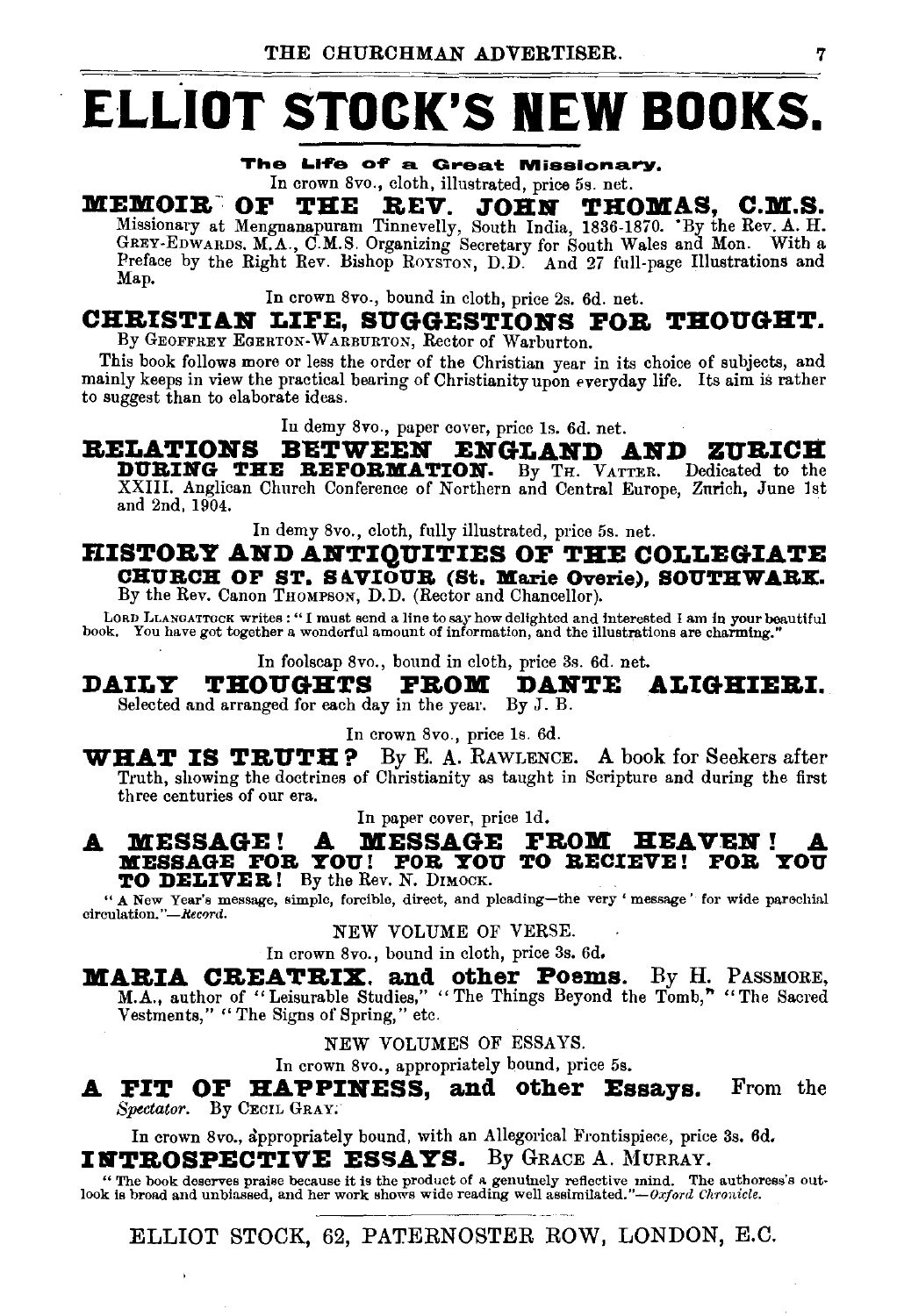#### THE CHURCHMAN ADVERTISER.

1905

 $\bf{a}$ 

1905

he Day of Days.

Edited by the Rev. CHARLES BULLOCK. B.D., Formerly Rector of St. Nicholas', Worcester.

The January Number of THE DAY OF DAYS. New Series. ra fresh type being used throughout. The list of principal Conna™ tents given below will show that the Tales and Articles are tici<sup>co</sup> of special attractiveness. **Ray** 

#### SPLENDIDLY ILLUSTRATED THROUGHOUT.

"HEALTHY LITERATURE.—This is the 27th Annual Volume, and although of late years the views of the world on the Observance of Sunday have changed, the testimony of this Magazine continues to be faithful and true. We hope it



"The Day of Days could hardly be improved as a Sunday Magazine."-The Record.

" An extraordinary cheap publication."-East Anglian Daily Times.

"The Day of Days, reduced to a penny, now runs an even race with the favourite Home Words."-Peterborough Advertiser.

" Hev. C. Bullock bravely continues his effort in the service of diffusing pure literature, and all are of sterling merit, and will be heartily welcomed in homes of every class."-North London Echo.

" The Day of Days as a Sunday Magazine is without a rival."-Hastings and St. Leonards News.

"It is hard to believe that it is sold at so low a price."-Church Sunday School Magazine.

#### OF ALL BOOKSELLERS EVERYWHERE.

· LONDON: HOME WORDS OFFICE, 11, LUDGATE SQUARE, E.C.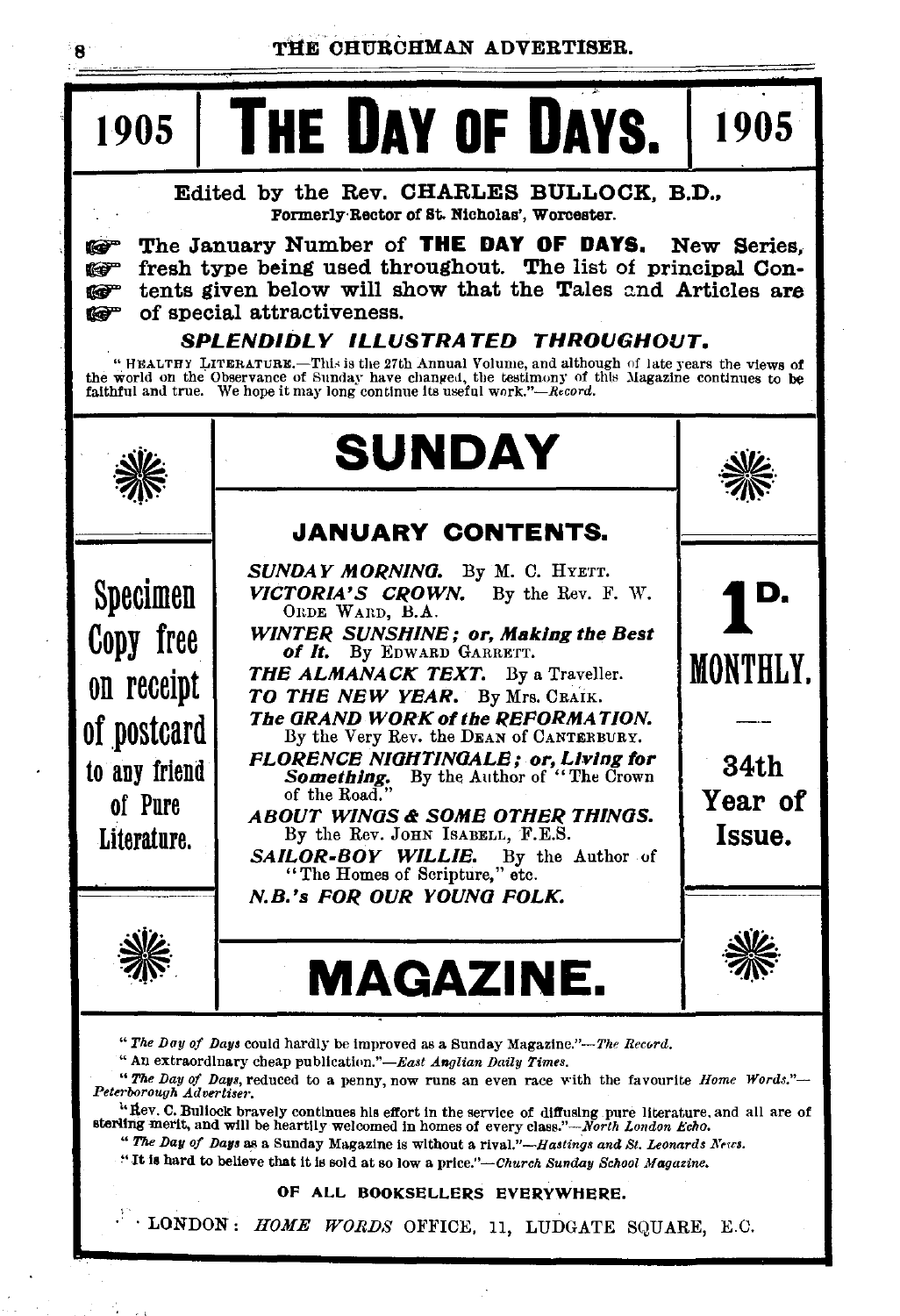THE CHURCHMAN ADVERTISER.





Ì

**Fice-Patrons:** 

H.R.H. THE PRINCE OF WALES, K.G.

THE FOUR ARCHBISHOPS, THE BISHOPS, etc.

Labours aftest and<br>ashore, at home and<br>abroad, among seamen of all classes and na-

TO SEAMEN closes and narrow the second narrow of the second contributions determined and emigrants.<br>
ment and emigrants.<br>
The computed contributions and Offstroftes, uncerased contributions and Offstroftes.<br>
Increased of t Strand, London W.C.

### **CONVERTS' INSTITUTION**

(In connection with the Church of England.)

President : J. K. D. WINGFIELD-DIGBY, Esq., M.P.

**OBJECT.**-To assist young Christian Jews in distress by enabling them to help themselves. They are received for three years, provided for entirely, and taught trades.

anu Eaught trades.<br> **SUPPORT.**—Ordersfor Printing and Book binding<br> **SUPPORT.**—Ordersfor Printing and donations are<br>
also needed, and will be most thankfully received by<br>
the Pruncipal, the Rev. H. O. ALLBROOK, Palestine<br> Ramsgate.

Bankers-Messrs, BARCLAY & COMPANY, Ltd., 54, Lombard Street, E.C.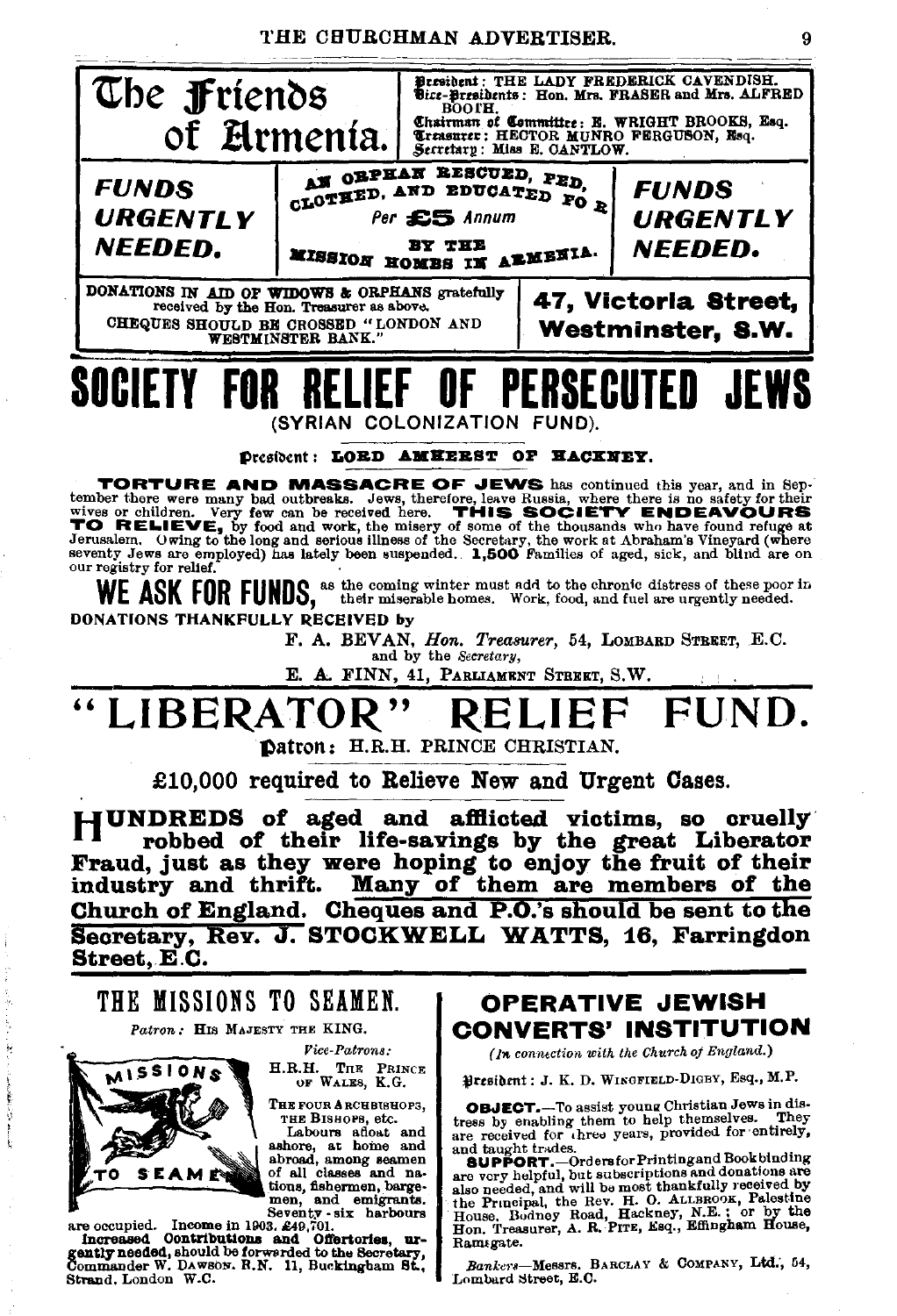### **Church of England Zenana M** For Evangelistic, Medical, and Educational Work among the<br>Women of India and China.

PATRONESS : H.R.H. THE DUCHESS OF CONNAUGHT.

The Society has at present 65 Stations, and employs 206 Missionaries in Home Connection, 116 Assistants in Local Connection, and over 900 Bible-Women and Teachers.

CHAIRMAN SIR W. MACKWORTH YOUNG, K.C.S.I.

It has 14 fully equipped Hospitals and numerous Dispensaries. Over 800,000 cases were treated last year.

The Magazines of the Society, "INDIA'S WOMEN AND CHINA'S DAUGHTERS," published monthly (price ld.) "DAYBREAK," Quarterly (price ld.); "HOMES OF THE EAST," Quarterly (price  $\frac{1}{2}d$ .)

Donations and Subscriptions are Much Needed.

HON, TREASURER-COI. ROBT, WILLIAMS, M.P. CLERICAL SECRETARY-Rev. G. TONGE, M.A.<br>LAY SECRETARY-Mr. H. L. HEBBERT. CENTRAL ASSOCIATION SECRETARY-MISS MULVANY. OFFICE-27, Chancery Lane, LONDON. W.C

**New Year's Gifts** WORKING **NEW ANNUAL SUBSCRIPTIONS** SCHOOL Are much needed by the Orphan Working School. ाग FOUNDED 1758 Senior School: MAITLAND PARK, N.W. Junior School (Alexandra Orphanage) : HORNSEY RISE, N.  $\overline{\phantom{0}}$ Convalescent Home: HAROLD ROAD, MARGATE. **MAINTAINS** Patrons . AND HIS MAJESTY THE KING. HER MAJESTY QUEEN ALEXANDBA. President: H.R.H. THE PRINCE OF WALES, K.G. Treasurer: SIR HORACE B. MARSHALL, M.A., LL.D., J.P. **EDUCATES** The Charity is not endowed, but depends upon Voluntary Contributions. 500 Please help this most necessary work. One Thousand new Annual Subscriptions are urgently needed. Two Votes at each Half-yearly Election **FATHERLESS** Information will be gladly given by the Secretary, to whom Contributions should be sent. ALEXANDER GRANT, Secretary. CHILDREN Offices-73, Cheapside, E.C. Bankers-The London Joint Stock Bank, Princes Street, E.C.

In crown 8vo., tastefully bound, price 5s.

THE LOVE LETTERS OF A LADY OF **OUALITY OF THE SEVENTEENTH** CENTURY.

With Two Facsimile Portraits from *Miniatures.* 

LONDON: ELLIOT STOCK, 62, PATERNOSTER ROW, E.C.

### PAROCHIAL MISSIONS TO THE JEWS AT HOME AND ABROAD.

President-The DEAN OF WORCESTER. Hon. Secs.-CANON SIR JAMES E. PHILIPPS. Bart. ARCHDEACON SUTTON.

Org. Sec.-REV. W. O. E. OESTERLEY.

Work in London, Liverpool, Manchester, Leeds, Bombay.

Applications for Grants have constantly to be refused owing to want of Funds.

Office: 39, VICTORIA STREET, LONDON, S.W.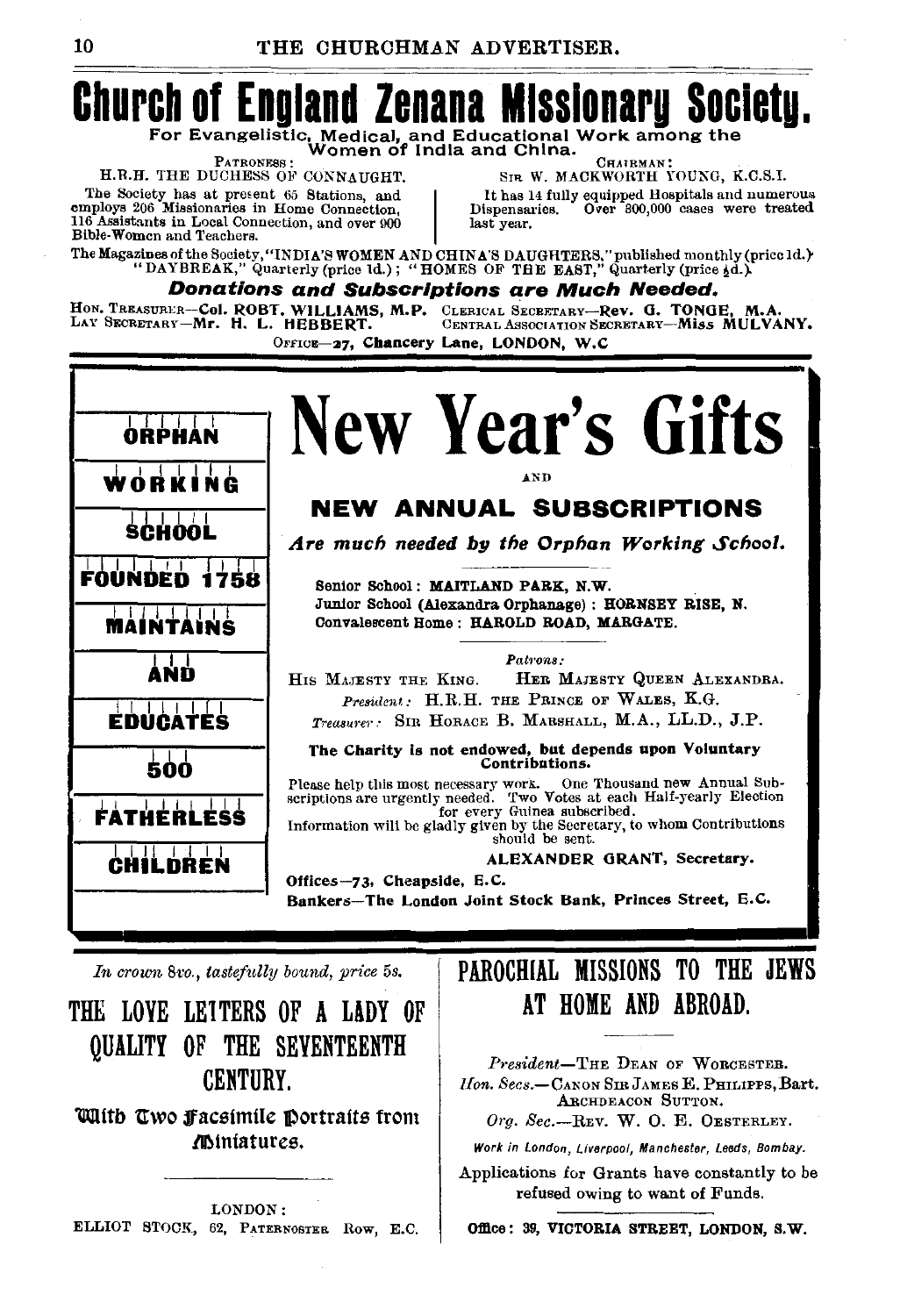

Leaving London January 31, February 14, occupying 92 days. Visiting Egypt (Alexandria, Cairo, Luxor, and Assuan), the Holy Land (Jerusalem, Jericho, Dead Sea. Jordan, Damascus, Baalbec, etc., Smyrna (Ephesus), Constantinople, Athens. etc.

Other Tours, occupying 71 days, leaving February 21, March 7 and 21.<br>Short Tours, occupying 45 or 31 days, leaving February 14 and 28, March 15.

GREEK and LATIN EASTER TOUR, leaving April 10.

Independent Tours, available for one or more passengers arranged to start by any route, at any date, time, or point, and for ascending the Nile to the First and Second Cataracts in Tourist Steamers, fitted with every luxury.

PAMPHLET, WITH MAPS AND PLANS, POST FREE.

THOMAS COOK & SON, Ludgate Circus, London; and Branch Offices.



### PROTESTANT REFORMATION SOCIETY.

The OLDEST Church Society for the Maintenance of the Religious Principles of the Reformation The ONLY Mission to Roman Catholios in England. (Established 1827.)

**MISSIONARY. EDUCATIONAL. EVANCELISTIC** 

JUST PUBLISHED. PROTESTANT DICTIONARY. TME **Beautifully Illustrated, 15s. net.** 

Of REAL AND PERMANENT VALUE to a Clergyman, Minister, Teacher, Protestant Worker, Public or Parochial Library.

> Funds are Urgently Needed. WALTER A. LIMBRICK, Secretary, 62, Berners Street, London, W.

### **HE RISE and GROWTH of the** Protestant Alliance Magazine.

Being an abridged reprint of the Jubilee Issue (with a Series of Illustrations) explaining the Basis, Principles, and Work of the Protestant Alliance. PRICE ONE PENNY.

PROTESTANT ALLIANCE. Offices: 430. STRAND. LONDON. Opposite Charing Cross Hospital. ST. MICHAEL'S LLEGE. Near TENBURY, WORCESTERSHIRE.

BOYS thoroughly prepared for Public Schools. Most healthy situation; large playing fields and Fives Courts; separate cubicles. Head master, REV. W. A. RENWICK, M.A., late Scholar of Hertford College, Oxford.

APPLY: REV. THE WARDEN.